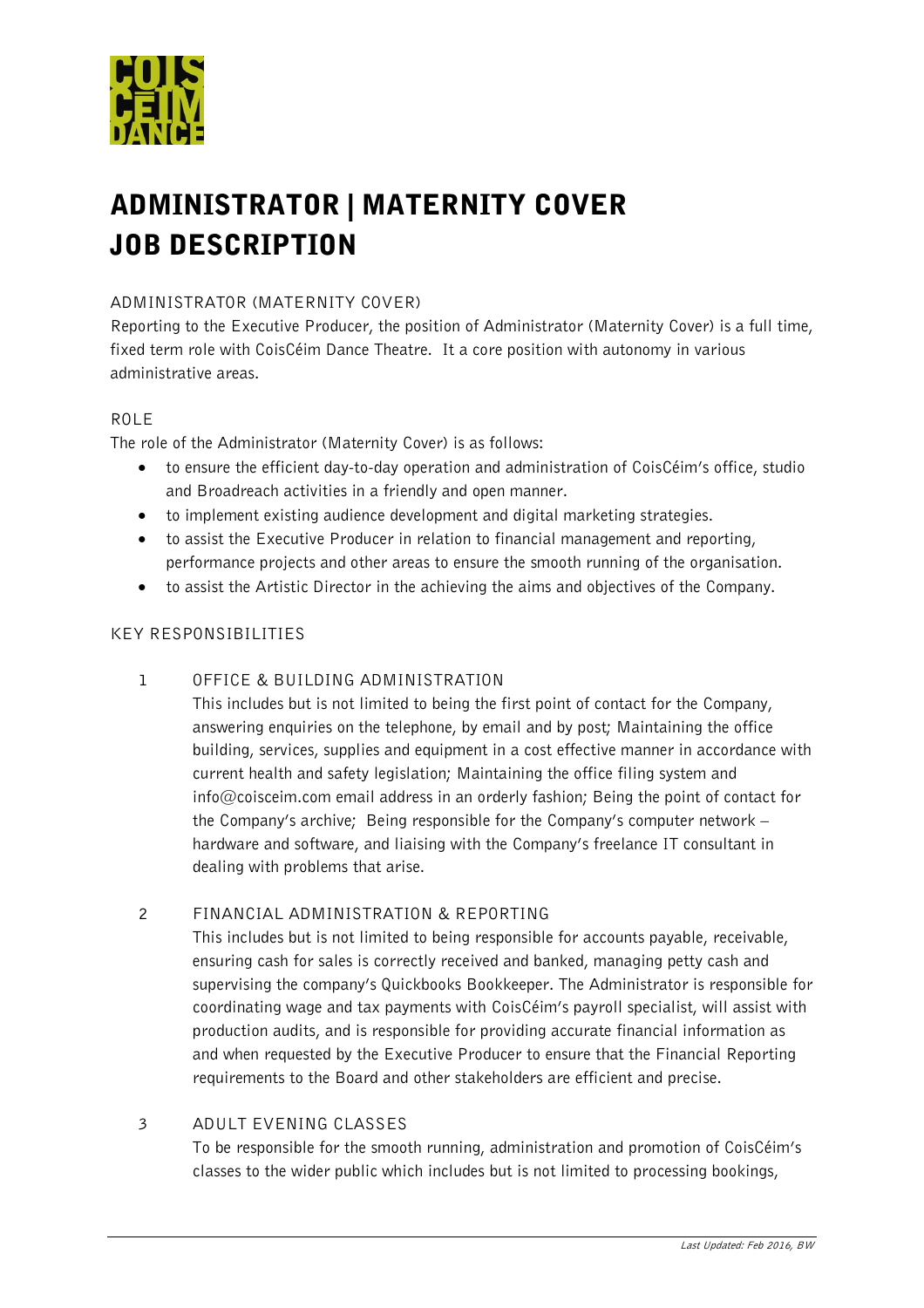

coordinating teachers as defined by the Broadreach Director, recording and responsibility for the overall financial management of this strand of the Company's activity.

#### 4 STUDIO SCHEDULING & STUDIO +EQUIPMENT HIRES

To be responsible for equipment hires and the studio calendar, optimizing income while at the same time making sure that all performance rehearsal, development and Broadreach activities can be conducted smoothly and in accordance with the company ethos. To be responsible for the invoicing and banking of sums in relation to studio and equipment hires in a timely fashion.

# 5 AUDIENCE DEVELOPMENT

This includes but is not limited to maintaining the company's website, mailing lists and database; designing and coordinating mail-outs including company e-newsletters; creation and distribution of publicity material (both digital and print ephemera); recording and filing press coverage; audience research and surveys; implementation of digital marketing, social media and advertising strategies as defined by the Executive Producer; and assistance related to PR and the company's freelance publicists.

# 6 ASSISTANT TO EXECUTIVE PRODUCER

To provide assistance to the Executive Producer to ensure the smooth running of the organization, which includes but is not limited to assistance in relation to the submission of funding applications and reporting; assistance in relation to Board; governance and company secretarial matters including CRA, ICTR, Governance Code and other legislative and compliance issues; administrative assistance in relation to the company's philanthropy programme including Angels & Devils; and other administrative assistance as and when required.

- 7 PRODUCTION ADMINISTRATION ASSISTANCE To assist the Executive Producer of CoisCéim and Line Producers on the co-productions INVITATION TO A JOURNEY and THESE ROOMS as and when required.
- 8 BROADREACH ADMINISTRATION SUPPORT In consultation with the Executive Producer, to provide administrative and production support to the Broadreach Director as and when required.

# EXPERIENCE, SALARY & CONDITIONS

This position requires a minimum of 4 years arts administration experience. Salary will be consummate with experience and holidays will accrue in line with statutory requirements. It is a fixed term position of 6-9 months for the purpose of maternity cover.